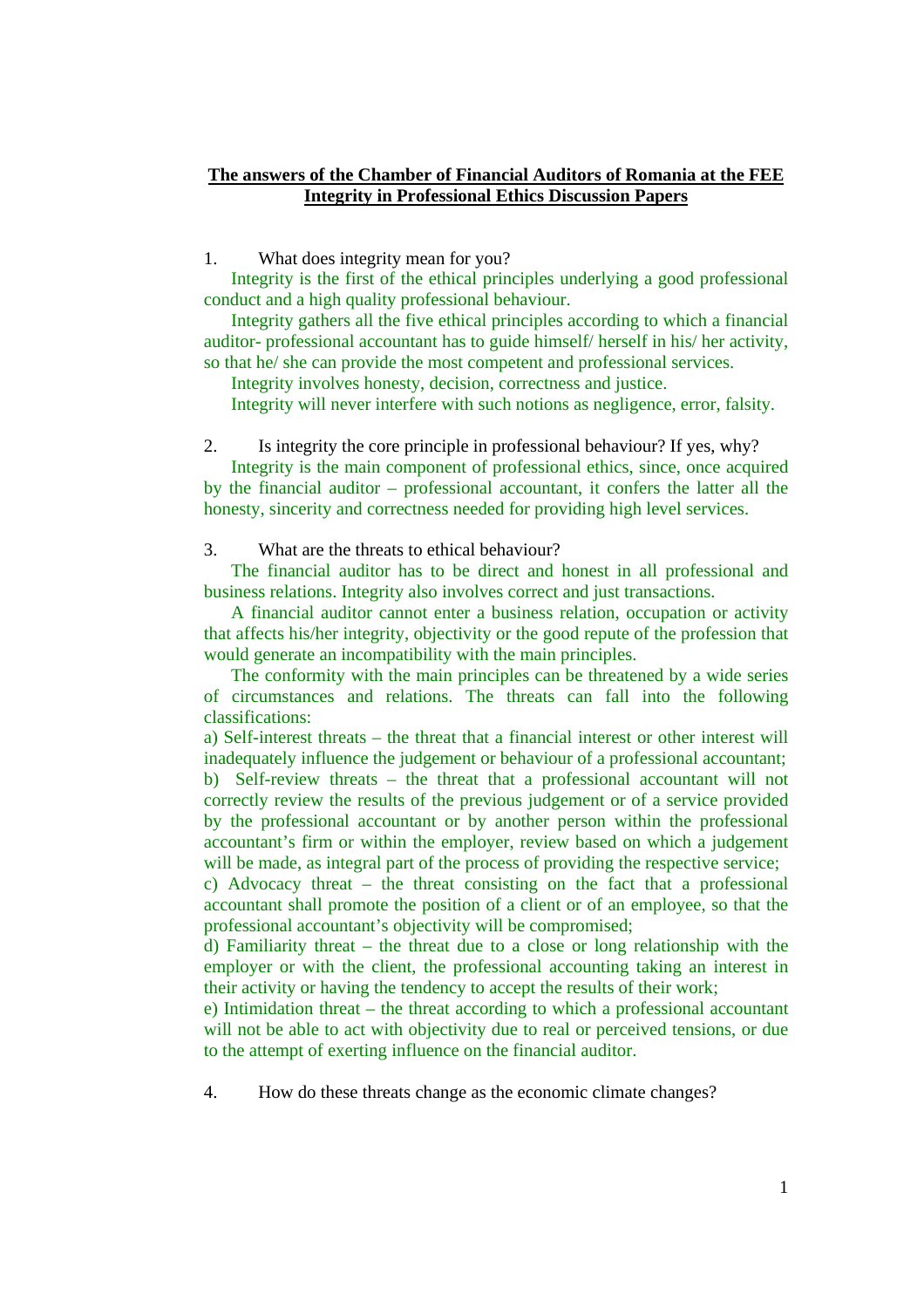The circumstances in which professional auditors act can lead to the apparition of specific threats to the conformity with the main principles. Irrespective of the economic climate, financial auditors have to respect the Code of Ethics and to take into account any possible threat that could appear regarding their integrity. If the economic climate changes, the nature of the engagements and duties can vary, so different threats can appear, requiring different safeguards.

5. How is integrity instilled in your audit firm or your organisation? Does it always work? How could it be improved?

At the level of our professional body– CAFR- integrity is the principle involving the attention of both lecturers teaching course to professional auditors and trainees in financial audit, of course supports and of quality inspectors when performing reviews for observing the quality of audit services.

6. Do readers agree that integrity is actually the core principle and should be highlighted as such, compared with the other fundamental principles referred to in paragraph 2.3? If not, why not?

 Being the first of the ethical principles established by the IFAC Code of Ethics, integrity has to represent the main and essential principle in performing audit services. It cannot be compared with the other principles since we consider that integrity gathers all the others and represent the starting point in the application of the other 4: objectivity, professional competence and due care, confidentiality and professional behaviour.

7. Do the other fundamental principles derive from integrity or are they complementary to it? Please explain your rationale?

 $\sim$  -  $\sim$   $\sim$   $\sim$   $\sim$   $\sim$ 

8. From the perspective of professional ethical behaviour, does the quality of the persons' character matter if their actions are consistent with expected standards? Does this have consequences for the disciplinary process?

 The character of the person providing professional audit services is important so that in the context of the conformity if his/ her activity with the ISAs a very good performance to be generated. In the disciplinary process, all the behaviour of the professional account is taken into consideration, starting with the integrity.

9. Do readers believe that the perceived integrity of the profession as a whole impacts upon the integrity of individuals within it? Again, does this have consequences for the disciplinary process?

 The integrity of each individual creates the chances for the group integrity to be the most significant, and the other way around. To be correct, honest and moral are the premises for both the group and the individual to perform high quality services. During the disciplinary process, every individual is responsible for its professional conduct.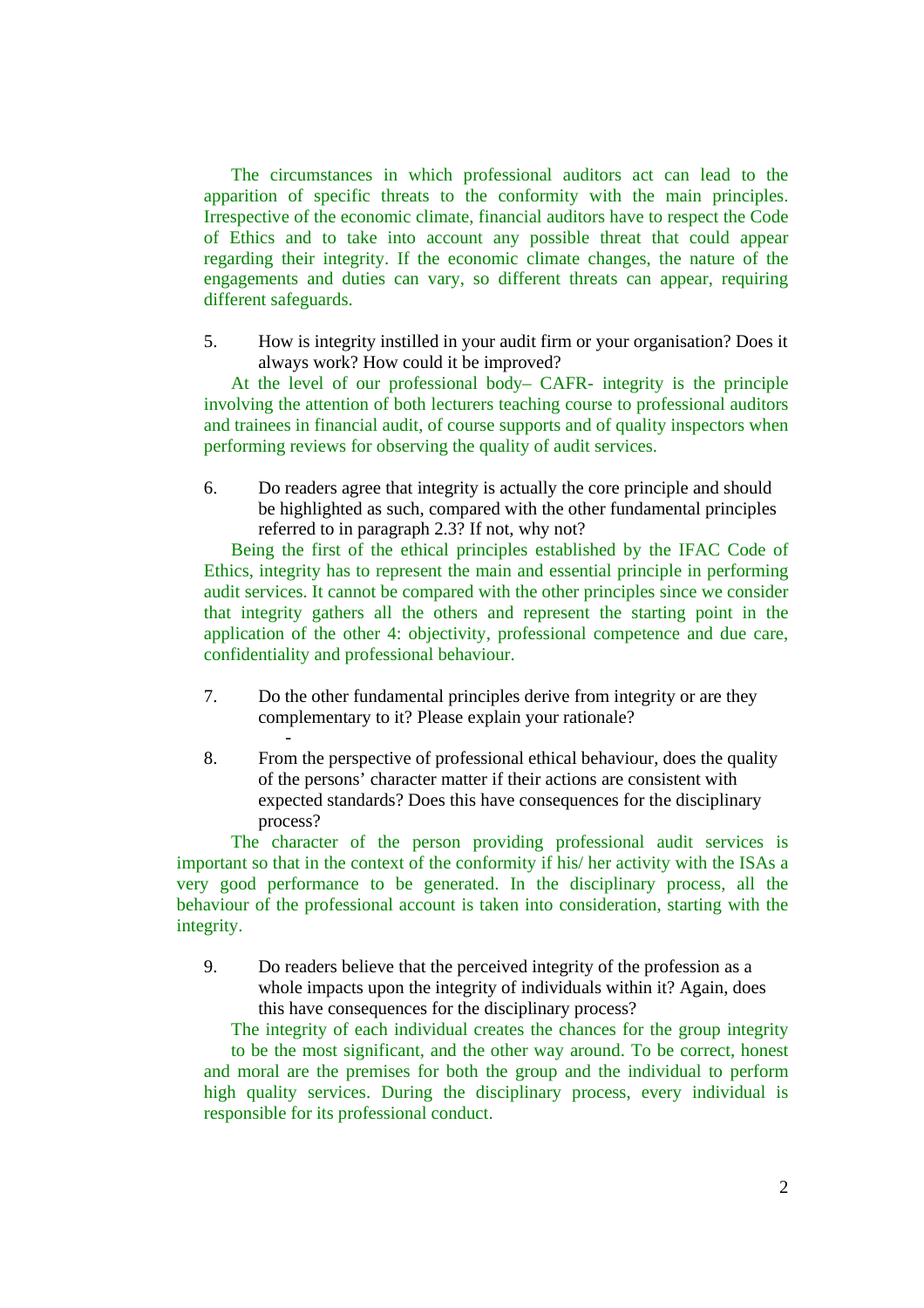10. Would it be helpful for codes of ethics of accountancy bodies to include further discussion on integrity? If so, what are the key points that should be included?

 Yes, it would be very helpful. The key points would be the very competences that form the integrity principle, namely: honesty, morality, perseverance in morality, correctness and also transparency.

11. Should there be greater clarity of the extent to which personal integrity would affect professional integrity, to enhance harmonisation? What sort of personal behaviour should merit professional disciplinary action?

 Studies on the integrity principle would be useful, cases noticed in practice should be discussed starting from the individual to the group level. Any conduct that leads to the breach of ethical priciniples should lead to disciplinary actions.

12. Do you agree with the behavioural characteristics discussed in paragraph 5.2? If not, please explain what should be changed.

Yes, we agree with them. Such a behaviour proposed by a Board should determine an auditor to immediately quit the contract signed with the latter and to announce the entity (the Client) that its integrity is the principle that made him/her take such measures.

13. Are there further behavioural characteristics that should be expected of someone behaving with integrity in a professional context, other than those listed in paragraph 5.2? If so, what?

Auditors should not manifest any interest, except the fee, in the acceptance and performance of his/ her activity.

- 14. Do readers agree with the indicators discussed in 6.7? Are there others, and if so what? Yes.
- 15. Do readers agree that organisations should have clear ethical values and that in all but the smallest organisations this will require the organisation to have a code of conduct? If not, please explain your rationale.

Yes. CAFR adopted the IFAC Code of Ethics as such, with no modifications.

16. Who should be responsible for ensuring that ethical behaviour is embedded in organisations?

 The auditor/auditors and company's associates have the obligation and the responsibility to make proof of integrity in the activity of the firm and to implement, for the entity's staff, the ethical principles mandatory for the high level services provided.